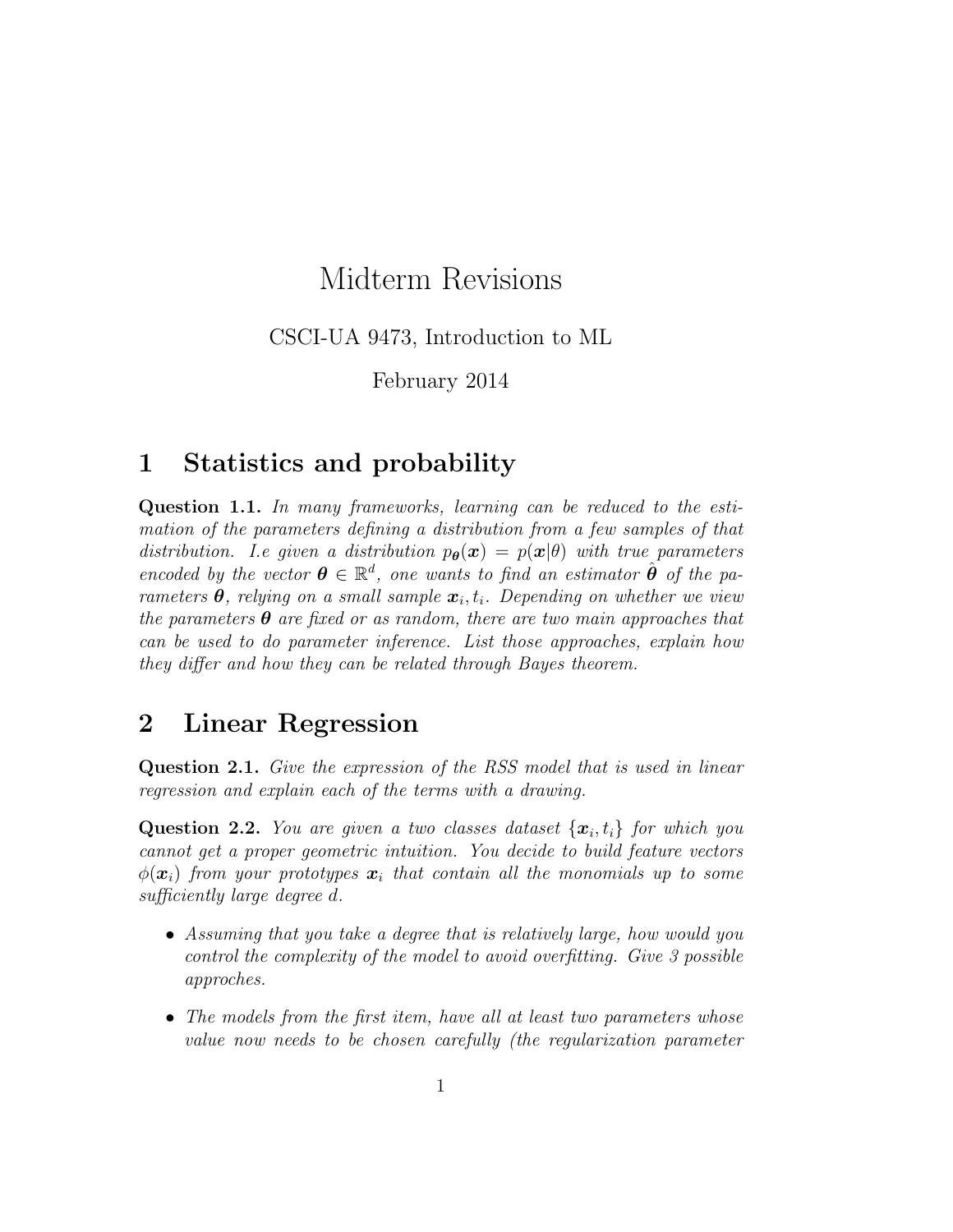$\lambda$  but also the maximum degree d). Explain how you can determine optimal values for those parameters. Give at least two approaches.

**Question 2.3.** You are asked to find the parameters  $\boldsymbol{\beta} \in \mathbb{R}^d$  and  $\beta_0 \in \mathbb{R}$  that minimize the RSS criterion from Question 2.1 with  $\ell_2$  regularization. Write down the pseudo code of the gradient algorithm that you would use to find those parameters. You can assume a labeled dataset  $\{\boldsymbol{x}_i, t_i\}$ .

Question 2.4. Consider the following lines.

from sklearn import linear model reg = linear model.LinearRegression()

How would you learn the regression model for a dataset stored in variables  $X, t$ ?

#### 3 Linear Classification

Question 3.1. Explain how you can use the RSS criterion to learn a classifier in the two classes framework.

Question 3.2. Give two straightforward extensions of the binary classifier to the multiclass problem. Explain how the prototypes are classified by each approach.

**Question 3.3.** When considering a classification problem with  $K > 2$  classes, it is possible to extend the idea of the RSS criterion and to learn K separating planes simultaneously. This has the advantage of preventing class ambiguities such as those that are observed in simpler multiclass classification models. Explain how you can extend

# 4 Kernels and SVMs

Question 4.1. What is the main interest of Kernels? List a few kernels.

Question 4.2. Explain the Kernel trick. How can one turn the RSS model into a model relying only on the similarity between points? What is the final expression of the classifier and why is this expression interesting?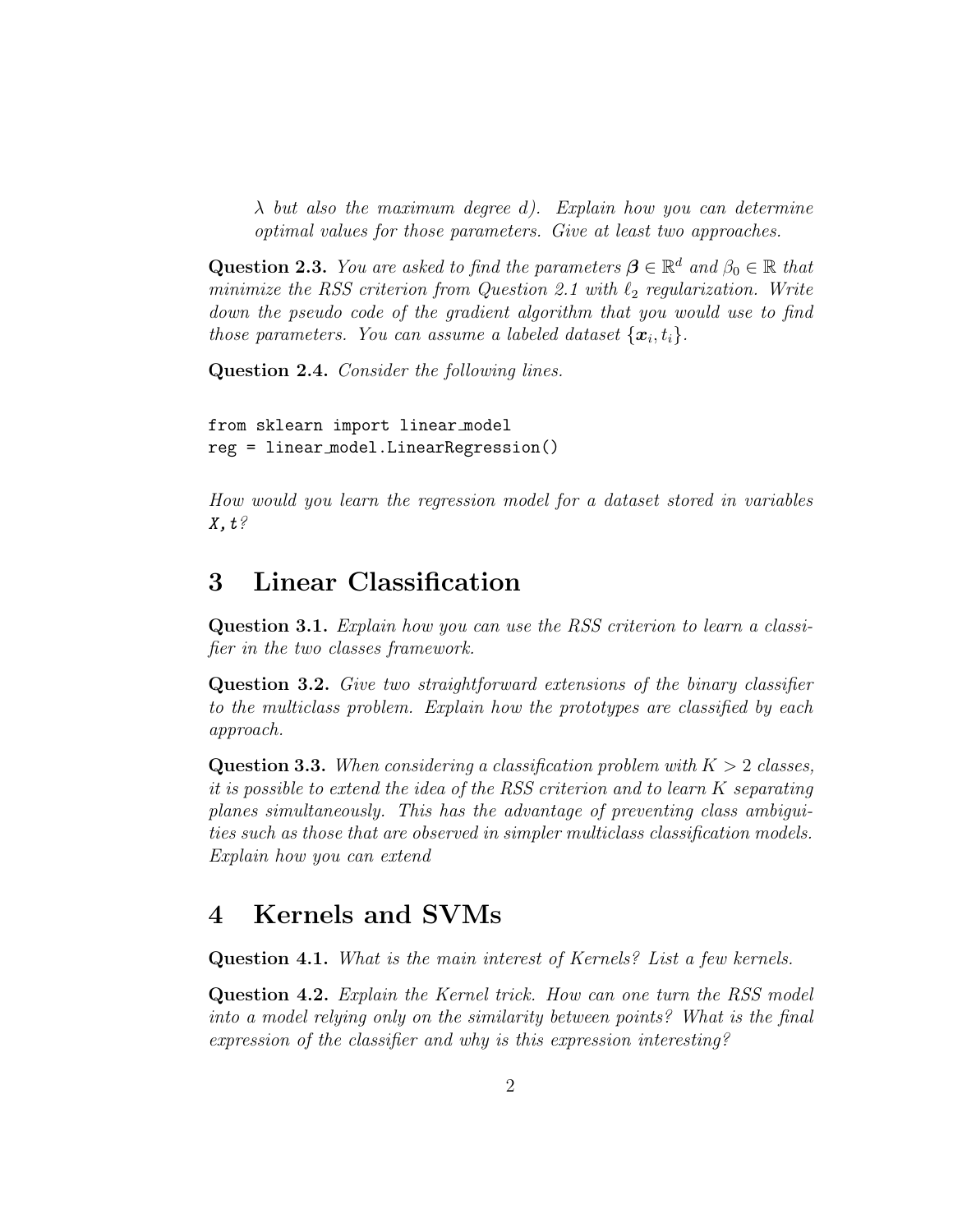

Figure 1: Exercise 4.3.

Question 4.3. Consider Fig. 1. Explain this Fig and use it to give the expression of the distance of a point **x** to the plane  $y(\mathbf{x}) = \boldsymbol{\beta}^T \mathbf{x} + \beta_0$ .

Question 4.4. Consider Fig. 2. Explain this figure and give the mathematical expression of the corresponding classifier.

# 5 Neural Networks

Question 5.1. Give the mathematical expression of the perceptron and represent it with a diagram.

Question 5.2. Give the pseudo-code for the perceptron learning rule. This rule corresponds to minimizing a certain objective function. Give the expression of that objective. What can we say about the convergence of this algorithm?

Question 5.3. An extension of the simple perceptron, we consider the two hidden layers neural network shown in Fig. 3. The  $\sigma(x)$  represent the activation functions and the  $+1$  in magenta represent the bias terms which are multiplied by individual weights. Give the mathematical expression of this classifier. Given a dataset  $\{x_i, t_i\}_{i=1}^N$  with  $t_i \in \{0, 1\}$  and  $x_i \in \mathbb{R}^2$ , how would you learn the weights?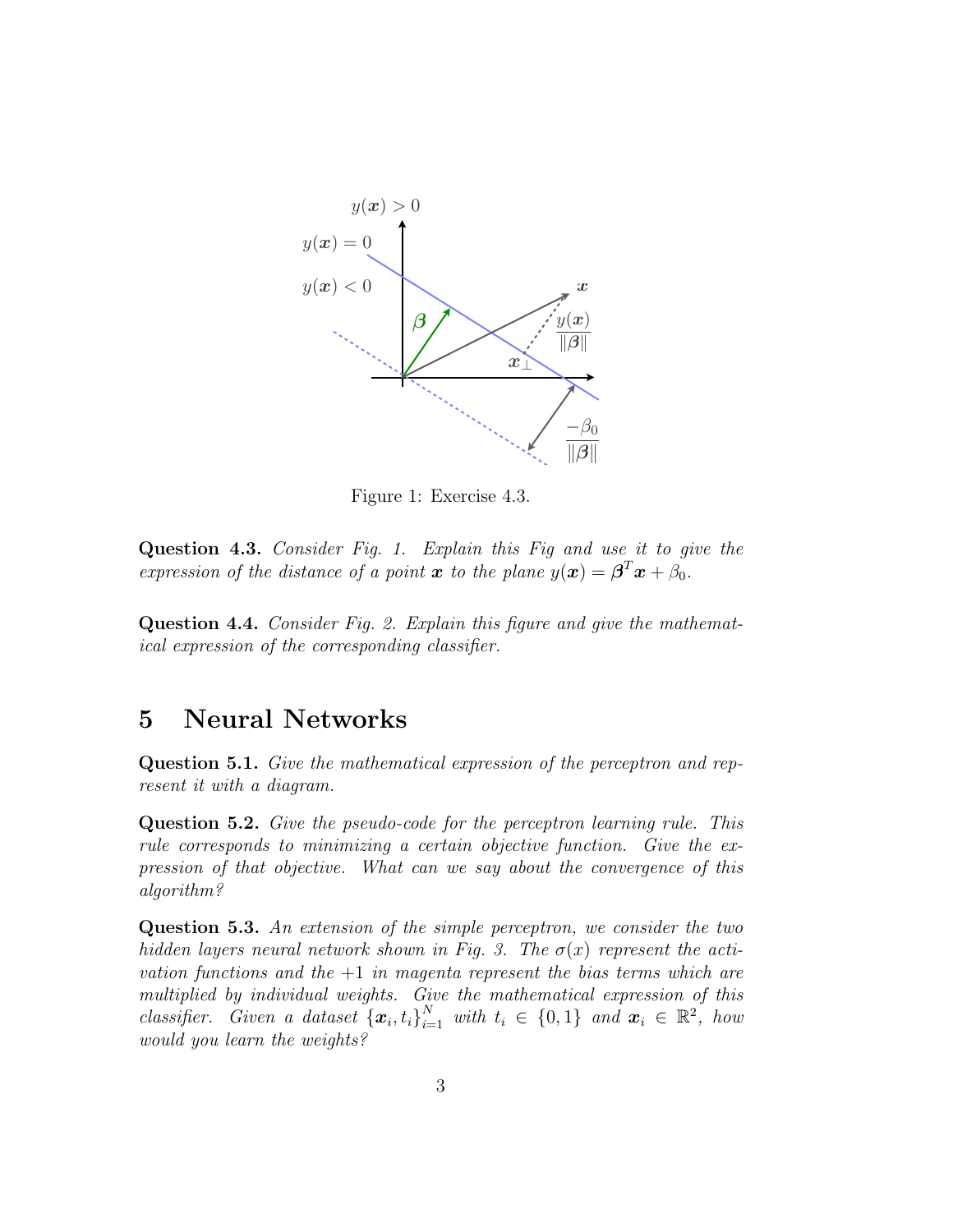

Figure 2: Exercise 4.4.



Figure 3: Exercise 5.3.